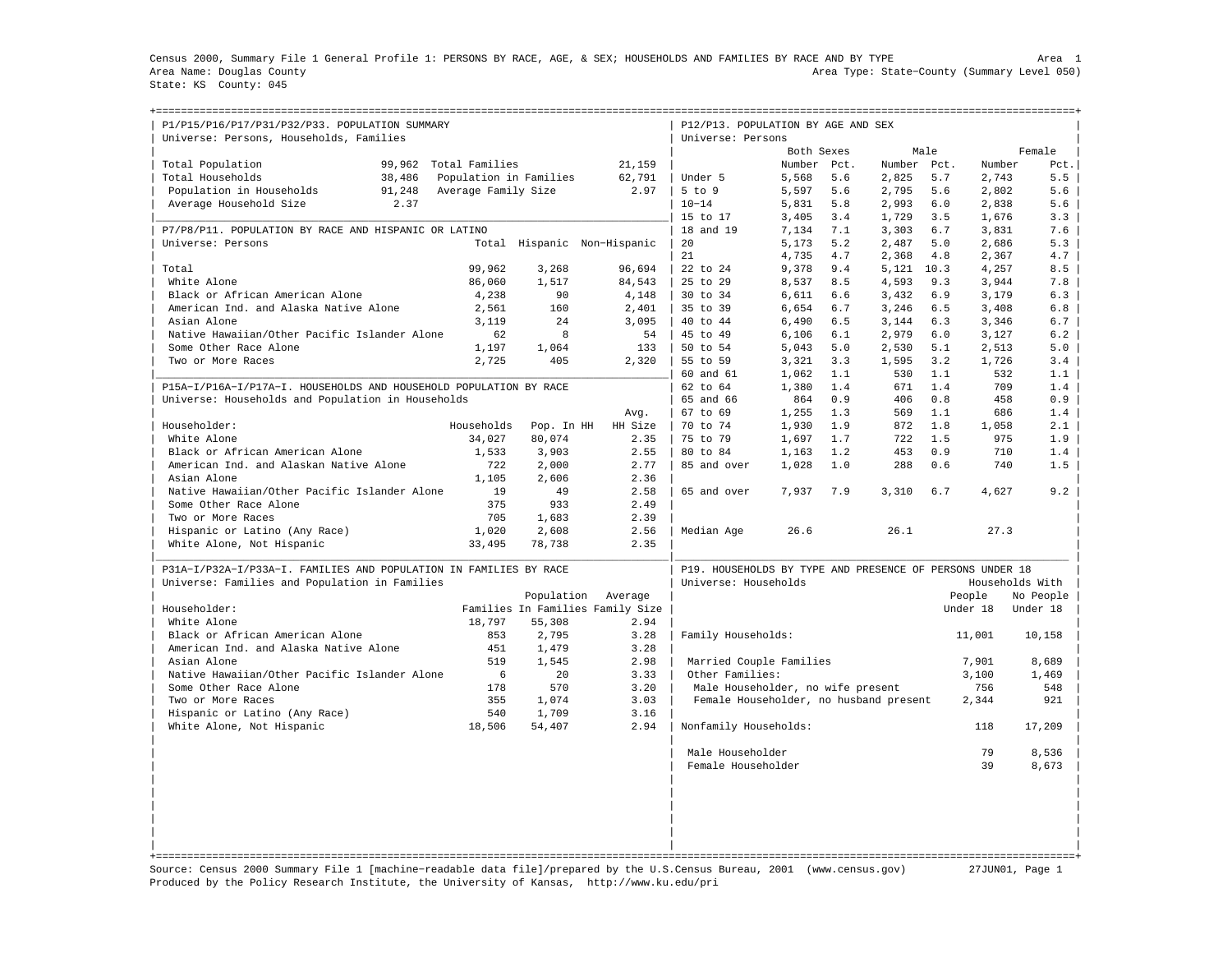State: KS County: 045

+===================================================================================================================================================+

| P34/P35. FAMILY TYPE BY PRESENCE AND AGE  |                       |           | P27/P30. RELATIONSHIP BY HOUSEHOLD TYPE           |        |        | P28. RELATIONSHIP BY HOUSEHOLD TYPE      |             |
|-------------------------------------------|-----------------------|-----------|---------------------------------------------------|--------|--------|------------------------------------------|-------------|
| OF OWN AND RELATED CHILDREN               |                       |           | Universe: Persons                                 |        |        | FOR THE POPULATION UNDER 18              |             |
| Universe: Families                        |                       |           |                                                   | Total  |        | 65 and Over   Universe: Persons under 18 |             |
|                                           |                       |           | With Own With Related   Population in Households: | 91,248 | 7,450  |                                          |             |
|                                           | Children              | Children  | In Family Households:                             | 64,308 | 5,038  | Total:                                   | 20,401      |
| Married Couple Families:                  | 16,590                | 16,590    | Householder:                                      | 21,159 | 2,722  | In Households:                           | 20,318      |
| Own Children Under 18:                    | 7,673                 | 7,872     | Male                                              | 15,549 | 2,276  | Householder or Spouse                    | 26          |
| Under 6 Only                              | 2.025                 | 2,091     | Female                                            | 5,610  | 446    | Related Child:                           | 19,963      |
| Under 6 and 6 to 17                       | 1,530                 | 1,594     | Spouse                                            | 16,590 | 1,990  | Own Child:                               | 19,166      |
| No Own Children Under 18                  | 8,917                 | 8,718     | Parent                                            | 315    | 179    | In Married Couple Family                 | 14,494      |
|                                           |                       |           | Child:                                            | 22,631 |        | In Other Family                          |             |
| Other Families:                           |                       |           | Natural born or adopted                           | 21,392 |        | (No Spouse Present):                     | 4.672       |
| Male Householder, No Spouse Present       |                       |           | Step                                              | 1,239  |        | Male Householder                         | 1,117       |
| Own Children Under 18:                    | 701                   | 752       | Grandchild                                        | 728    |        | Female Householder                       | 3,555       |
| Under 6                                   | 181                   | 197       | Brother or Sister                                 | 755    |        | Other Relatives:                         | 797         |
| Under 6 and 6 to 17                       | 102                   | 111       | Other relatives                                   | 613    | 128    | Grandchild                               | 603         |
| No Own Children Under 18                  | 603                   | 552       | Nonrelatives                                      | 1,517  | 19     | Other relatives                          | 194         |
| Female Householder, No Spouse Present     |                       |           | In Nonfamily Households:                          | 26,940 | 2,412  | Nonrelatives                             | 329         |
| Own Children Under 18:                    | 2,170                 | 2,338     | Male Householder:                                 | 8,615  | 569    | In Group Quarters                        | 83          |
| Under 6 Only                              | 515                   | 581       | Living alone                                      | 5,185  | 524    | Institutional                            | $\mathbf 0$ |
| Under 6 and 6 to 17                       | 304                   | 354       | Not living alone                                  | 3,430  | 45     | Noninstitutional                         | 83          |
| No Own Children Under 18                  | 1,095                 | 927       | Female Householder:                               | 8,712  | 1,773  |                                          |             |
|                                           |                       |           | Living alone                                      | 5,795  | 1,725  |                                          |             |
|                                           |                       |           | Not living alone                                  | 2,917  | 48     | P18. HOUSEHOLD SIZE, HOUSEHOLD TYPE      |             |
|                                           |                       |           | Nonrelatives                                      | 9,613  | 70     | AND PRESENCE OF OWN CHILDREN             |             |
|                                           |                       |           |                                                   |        |        | Universe: Households                     |             |
| P21. HOUSEHOLD TYPE BY AGE OF HOUSEHOLDER |                       |           | Pop. in Group Quarters:                           | 8,714  | 487    |                                          |             |
| Universe: Households                      |                       |           | Institutional                                     | 583    | 481    | 1-Person Households:                     | 10,980      |
|                                           |                       |           | Noninstitutional                                  | 8,131  | 6      | Male Householder                         | 5,185       |
|                                           | Family                | Nonfamily |                                                   |        |        | Female Householder                       | 5,795       |
| Householder Age:                          | Households Households |           |                                                   |        |        | 2 or More Person Households:             | 27,506      |
| 15 to 24                                  | 1,338                 | 6,371     | PCT14. HOUSEHOLDS BY SEX OF UNMARRIED PARTNERS    |        |        | Family Households:                       | 21,159      |
| 25 to 34                                  | 4,474                 | 3,617     | Universe: Households                              |        |        | Married couple families:                 | 16,590      |
| 35 to 44                                  | 5,419                 | 2,013     |                                                   |        |        | With Own Child. Under 18                 | 7,673       |
| 45 to 54                                  | 4,788                 | 1,891     | Unmarried Partner Households:                     |        | 2,131  | No Own Child. Under 18                   | 8,917       |
| 55 to 64                                  | 2,418                 | 1,093     | Male householder and male partner                 |        | 101    | Other Families                           |             |
| 65 to 74                                  | 1,632                 | 939       | Male householder and female partner               |        | 907    | (No spouse present):                     | 4,569       |
| 75 to 84                                  | 927                   | 991       | Female householder and female partner             |        | 138    | Male Householder:                        | 1,304       |
| 85 and over                               | 163                   | 412       | Female householder and male partner               |        | 985    | With Own Child. Under 18                 | 701         |
|                                           |                       |           | All Other Households                              |        | 36,355 | No Own Child. Under 18                   | 603         |
|                                           |                       |           |                                                   |        |        | Female Householder                       | 3,265       |
|                                           |                       |           |                                                   |        |        | With Own Child. Under 18                 | 2,170       |
|                                           |                       |           |                                                   |        |        | No Own Child. Under 18                   | 1,095       |
|                                           |                       |           |                                                   |        |        | Nonfamily Households:                    | 6,347       |
|                                           |                       |           |                                                   |        |        | Male Householder                         | 3,430       |
|                                           |                       |           |                                                   |        |        | Female Householder                       | 2,917       |
|                                           |                       |           |                                                   |        |        |                                          |             |
|                                           |                       |           |                                                   |        |        |                                          |             |
|                                           |                       |           |                                                   |        |        |                                          |             |
|                                           |                       |           |                                                   |        |        |                                          |             |
|                                           |                       |           |                                                   |        |        |                                          |             |
|                                           |                       |           |                                                   |        |        |                                          |             |
|                                           |                       |           |                                                   |        |        |                                          |             |
|                                           |                       |           |                                                   |        |        |                                          |             |
|                                           |                       |           |                                                   |        |        |                                          |             |
|                                           |                       |           |                                                   |        |        |                                          |             |

Source: Census 2000 Summary File 1 [machine−readable data file]/prepared by the U.S.Census Bureau, 2001 (www.census.gov) 27JUN01, Page 2 Produced by the Policy Research Institute, the University of Kansas, http://www.ku.edu/pri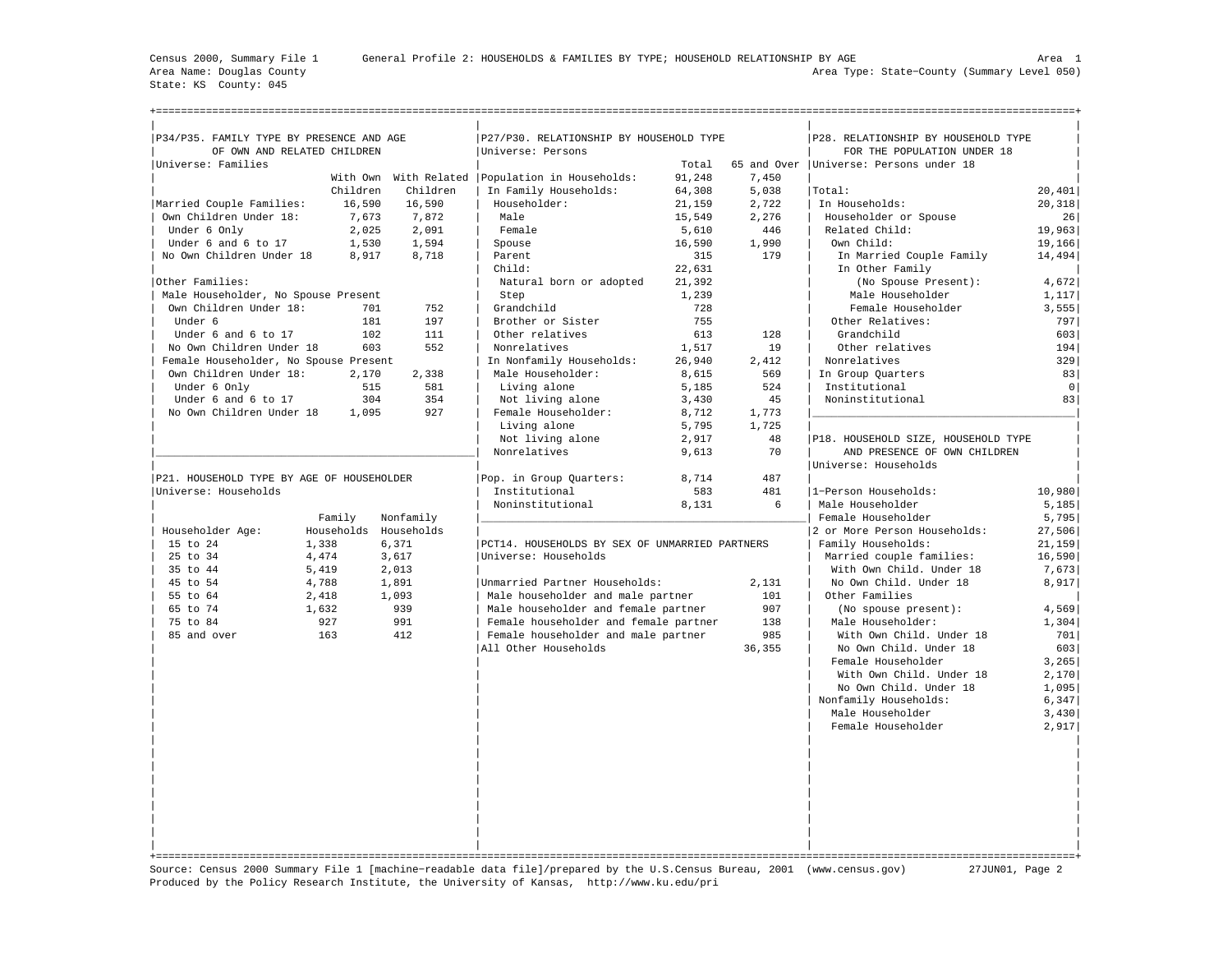Census 2000, Summary File 1 General Profile 3: HOUSING UNIT TENURE, VACANCY TYPE, HOUSEHOLD SIZE, HOUSEHOLDER RACE/AGE Area 1 Area Name: Douglas County Area Type: State−County (Summary Level 050) State: KS County: 045

| H1/H3/H4/H5/H10/H11/H12. HOUSING UNITS AND HOUSEHOLD                                                 |          |         |        |                    |                |                       |        | P26/H13. HOUSEHOLD SIZE BY HOUSEHOLD TYPE |                     |                                                                                       |        |            |            |                 |
|------------------------------------------------------------------------------------------------------|----------|---------|--------|--------------------|----------------|-----------------------|--------|-------------------------------------------|---------------------|---------------------------------------------------------------------------------------|--------|------------|------------|-----------------|
| POPULATION BY TENURE; VACANCY STATUS BY TYPE                                                         |          |         |        |                    |                | Universe: Households  |        |                                           |                     |                                                                                       |        |            |            |                 |
| Universe: Housing Units and Population                                                               |          |         |        |                    |                |                       |        |                                           |                     |                                                                                       |        |            |            |                 |
|                                                                                                      |          |         |        |                    | Average        |                       |        | Total                                     |                     | Family                                                                                |        |            | Nonfamily  |                 |
| Universe:                                                                                            | Units    | Percent |        | Population HH Size |                | Household Size        |        | Households                                |                     | Percent Households Percent                                                            |        |            | Households | Percent         |
| Total:                                                                                               | 40,250   | 100.0   |        |                    |                | 1-Person              |        | 10,980                                    | 28.5                | N/A                                                                                   |        |            | 10,980     | 63.4            |
| Occupied                                                                                             | 38,486   | 95.6    | 91,248 |                    | 2.37           | 2-Person              |        | 13,696                                    | 35.6                | 9,514                                                                                 | 45.0   |            | 4,182      | 24.1            |
| Owner occupied                                                                                       | 19,975   | 49.6    | 52,436 |                    | 2.63           | 3-Person              |        | 6,269                                     | 16.3                | 4,919                                                                                 | 23.2   |            | 1,350      | 7.8             |
| Renter occupied                                                                                      | 18,511   | 46.0    | 38,812 |                    | 2.10           | 4-Person              |        | 4,945                                     | 12.8                | 4,293                                                                                 | 20.3   |            | 652        | 3.8             |
| Vacant                                                                                               | 1,764    | 4.4     |        |                    |                | 5-Person              |        | 1.757                                     | 4.6                 | 1,649                                                                                 | 7.8    |            | 108        | 0.6             |
| For rent                                                                                             | 722      | 1.8     |        |                    |                | 6-Person              |        | 572                                       | 1.5                 | 540                                                                                   | 2.6    |            | 32         | $0.2\,$         |
| For sale only                                                                                        | 339      | 0.8     |        |                    |                | 7 or more Person      |        | 267                                       | 0.7                 | 244                                                                                   | 1.2    |            | 2.3        | 0.1             |
| Rented or sold,                                                                                      |          |         |        |                    |                |                       |        |                                           |                     |                                                                                       |        |            |            |                 |
| not occupied                                                                                         | 175      | 0.4     |        |                    |                |                       |        |                                           |                     |                                                                                       |        |            |            |                 |
| Seasonal, recreational, or                                                                           |          |         |        |                    |                |                       |        |                                           |                     |                                                                                       |        |            |            |                 |
| occasional use                                                                                       | 143      | 0.4     |        |                    |                |                       |        |                                           |                     |                                                                                       |        |            |            |                 |
| For migrant worker                                                                                   | $\Omega$ | 0.0     |        |                    |                |                       |        |                                           |                     |                                                                                       |        |            |            |                 |
| Other                                                                                                | 385      | 1.0     |        |                    |                |                       |        |                                           |                     |                                                                                       |        |            |            |                 |
| H6/H7. HOUSING UNITS BY HOUSEHOLDER'S RACE BY HISPANIC OR LATINO<br>Universe: Occupied Housing Units |          |         |        |                    |                |                       |        |                                           |                     | PCT15. NONRELATIVES BY HOUSEHOLD TYPE<br>Universe: Nonrelatives                       |        |            |            |                 |
|                                                                                                      |          |         |        |                    |                |                       |        |                                           |                     |                                                                                       |        | Family     |            | Nonfamily       |
| Race of Householder                                                                                  |          |         |        | Total              |                | Hispanic              |        | Non-Hispanic                              | Nonrelatives        |                                                                                       |        | Households |            | Households      |
| Total                                                                                                |          |         | 38,486 | 100.0              | 1,020          | 100.0                 | 37,466 | 100.0                                     |                     | Roomer or boarder                                                                     |        | 157        |            | 658             |
| White Alone                                                                                          |          |         | 34,027 | 88.4               |                | 532<br>52.2           | 33,495 | 89.4                                      |                     | Housemate or roommate                                                                 |        | 433        |            | 7.160           |
| Black/African American Alone                                                                         |          |         | 1,533  | 4.0                |                | 2.3<br>2.3            | 1,510  | 4.0                                       |                     | Unmarried partner                                                                     |        | 625        |            | 1,506           |
| American Ind./Alaska Native Alone                                                                    |          |         | 722    | 1.9                |                | 31<br>3.0             |        | 691<br>1.8                                | Foster child        |                                                                                       |        | 59         |            | 13              |
| Asian Alone                                                                                          |          |         | 1,105  | 2.9                |                | 6<br>0.6              | 1,099  | 2.9                                       |                     | Other nonrelatives                                                                    |        | 243        |            | 276             |
| Native Hawaiian/Other                                                                                |          |         |        |                    |                |                       |        |                                           |                     |                                                                                       |        |            |            |                 |
| Pacific Islander Alone                                                                               |          |         | 19     | 0.0                |                | $\overline{2}$<br>0.2 |        | 17<br>0.0                                 |                     |                                                                                       |        |            |            |                 |
| Some Other Race Alone                                                                                |          |         | 375    | 1.0                |                | 33.5<br>342           |        | 33<br>0.1                                 |                     |                                                                                       |        |            |            |                 |
| Two or More Races                                                                                    |          |         | 705    | 1.8                |                | 84<br>8.2             |        | 621<br>1.7                                |                     |                                                                                       |        |            |            |                 |
| H14. HOUSING UNITS BY HOUSEHOLDER'S RACE BY TENURE<br>Universe: Occupied Housing Units               |          |         |        |                    |                |                       |        |                                           |                     | H16. HOUSING UNITS BY HOUSEHOLDER'S AGE BY TENURE<br>Universe: Occupied Housing Units |        |            |            |                 |
| Race of Householder                                                                                  |          |         |        |                    | Owner Occupied |                       |        | Renter Occupied                           |                     | Age of Householder Owner Occupied                                                     |        |            |            | Renter Occupied |
|                                                                                                      |          |         |        | Number             |                | Pct.                  | Number | Pct.                                      |                     |                                                                                       | Number | Pct.       | Number     | Pct.            |
| Total                                                                                                |          |         |        | 19,975             |                | 100.0                 | 18,511 | 100.0                                     | 15 to 24            |                                                                                       | 405    | 2.0        | 7,304      | 39.5            |
| White Alone                                                                                          |          |         |        | 18,668             |                | 93.5                  | 15,359 | 83.0                                      | $25 \text{ to } 34$ |                                                                                       | 2,819  | 14.1       | 5,272      | 28.5            |
| Black/African American Alone                                                                         |          |         |        | 480                |                | 2.4                   | 1,053  | 5.7                                       | 35 to 44            |                                                                                       | 4,852  | 24.3       | 2,580      | 13.9            |
| American Ind./Alaska Native Alone                                                                    |          |         |        | 218                |                | 1.1                   | 504    | 2.7                                       | 45 to 54            |                                                                                       | 5,149  | 25.8       | 1,530      | 8.3             |
| Asian Alone                                                                                          |          |         |        | 251                |                | 1.3                   | 854    | 4.6                                       | 55 to 64            |                                                                                       | 2,877  | 14.4       | 634        | 3.4             |
| Native Hawaiian/Other Pacific Islander Alone                                                         |          |         |        | -5                 |                | 0.0                   | 14     | $0.1$                                     | 65 to 74            |                                                                                       | 2,133  | 10.7       | 438        | 2.4             |
| Some Other Race Alone                                                                                |          |         |        | 105                |                | 0.5                   | 270    | 1.5                                       | 75 to 84            |                                                                                       | 1,426  | 7.1        | 492        | 2.7             |
| Two or More Races                                                                                    |          |         |        | 248                |                | 1.2                   | 457    | 2.5                                       | 85 and over         |                                                                                       | 314    | 1.6        | 261        | 1.4             |
|                                                                                                      |          |         |        |                    |                |                       |        |                                           |                     |                                                                                       |        |            |            |                 |
|                                                                                                      |          |         |        |                    |                |                       |        |                                           |                     |                                                                                       |        |            |            |                 |

Source: Census 2000 Summary File 1 [machine−readable data file]/prepared by the U.S.Census Bureau, 2001 (www.census.gov) 27JUN01, Page 3 Produced by the Policy Research Institute, the University of Kansas, http://www.ku.edu/pri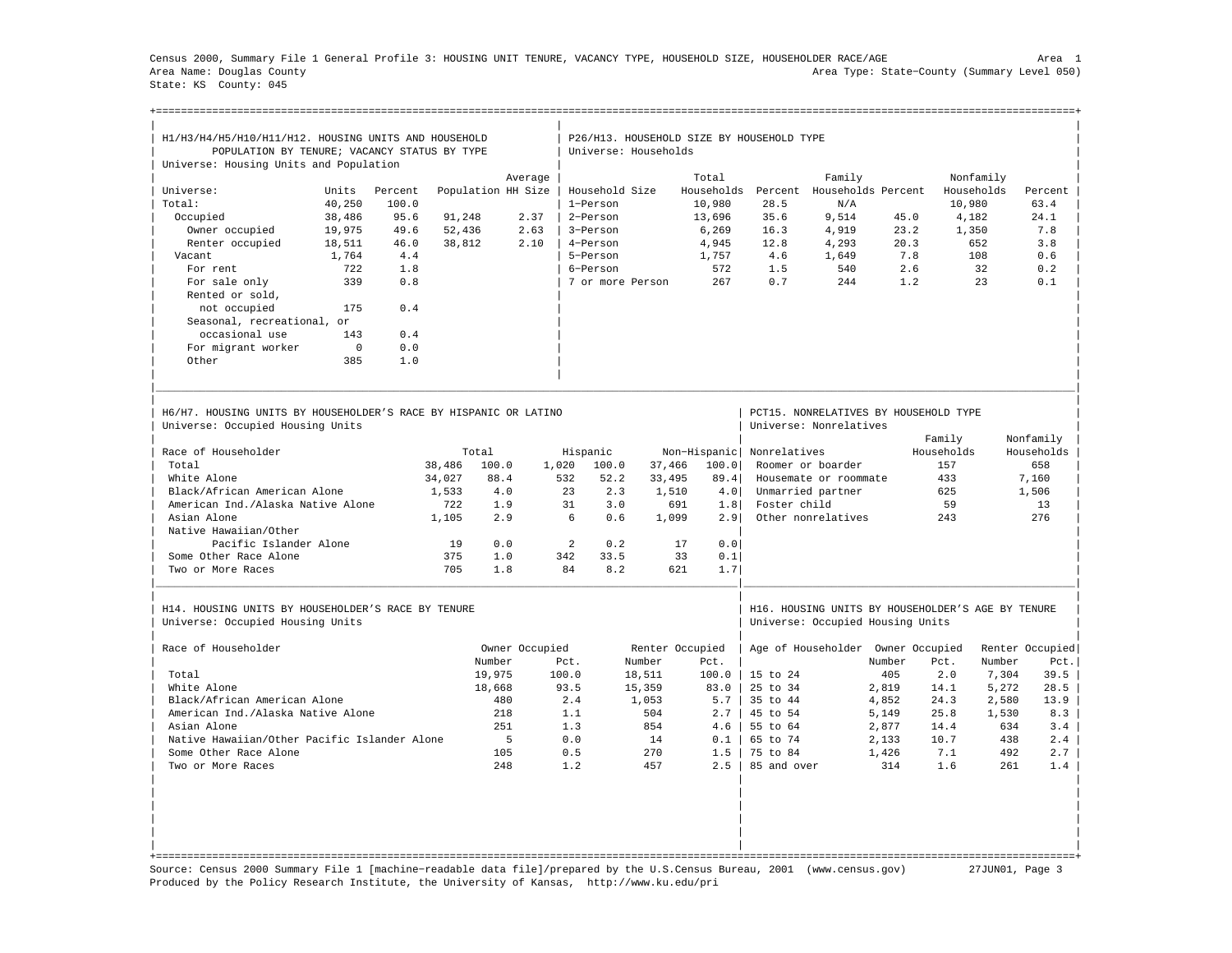Census 2000, Summary File 1 Supplementary Profile 1: POPULATION UNDER 20; GROUP QUARTERS SUMMARY; AND OWN CHILDREN Area 1 Area Name: Douglas County Area Type: State−County (Summary Level 050) State: KS County: 045

+===================================================================================================================================================+

|                                                         | Universe: Population Under 20 Years | P14. SEX BY AGE FOR THE POPULATION UNDER 20 YEARS |                                      |             |           | P38. GROUP QUARTERS POPULATION BY SEX BY AGE BY G.Q. TYPE |              |                |                      |                 |                             |
|---------------------------------------------------------|-------------------------------------|---------------------------------------------------|--------------------------------------|-------------|-----------|-----------------------------------------------------------|--------------|----------------|----------------------|-----------------|-----------------------------|
|                                                         |                                     |                                                   |                                      |             |           | Universe: Population in Group Quarters                    |              |                |                      |                 |                             |
|                                                         | Total Pct.                          |                                                   | Male Pct.                            | Female Pct. |           |                                                           |              |                | Pct of               |                 | Pct of                      |
| Total                                                   | 27,535 100                          | 13,645                                            | 100                                  | 13,890      | 100       |                                                           | Total        |                | Male Total           | Female Total    |                             |
| Under 1                                                 | 1,163 4.2                           |                                                   | 611 4.5                              | 552         | 4.0       | Total                                                     | 8.714        | 4,097          | 47.0                 | 4,617           | 53.0                        |
| 1 year                                                  | 1,160 4.2                           |                                                   | 594 4.4                              |             | 566 4.1   | Under 18 years:                                           | 83           | 49             | 59.0                 | 34              | 41.0                        |
| 2 years                                                 | 1,045 3.8                           |                                                   | 534 3.9                              |             | 511 3.7   | Institutionalized population:                             | $\mathsf{O}$ | $\circ$        | $\ddot{\phantom{a}}$ | $\circ$         | $\mathcal{L}^{\pm}$         |
| 3 years                                                 | 1,044 3.8                           | 495                                               | 3.6                                  |             | 549 4.0   | Correctional institutions                                 | $\circ$      | $\mathbf 0$    | $\ddot{\phantom{a}}$ | $\mathbf 0$     | $\mathbf{r}$ .              |
| 4 years                                                 | 1,156 4.2                           |                                                   | 591 4.3                              |             | 565 4.1   | Nursing homes                                             | $\mathsf 0$  | $\mathbf 0$    | $\mathbf{r}$         | $\mathbf 0$     | $\mathbb{Z}^2$              |
| 5 years                                                 | 1,094 4.0                           | 550                                               | 4.0                                  |             | 544 3.9   | Other institutions                                        | $\Omega$     | $\mathbf 0$    | $\sim$               | $\Omega$        | $\ddot{\phantom{0}}$        |
| 6 years                                                 | 1,100                               | 4.0<br>521                                        | 3.8                                  | 579         | 4.2       | Non-Institutional population:                             | 83           | 49             | 59.0                 | 34              | 41.0                        |
| 7 years                                                 | 1,125 4.1                           |                                                   | 543 4.0                              |             | 582 4.2   | College dormitories                                       | 26           | 16             | 61.5                 | 10              | 38.5                        |
| 8 years                                                 | 1,147 4.2                           | 594                                               | 4.4                                  |             | 553 4.0   | Military quarters                                         | $\mathbf 0$  | $\mathbf 0$    | $\sim$               | $\mathbf 0$     | $\sim$                      |
| 9 years                                                 | 1,131 4.1                           |                                                   | 587 4.3                              |             | 544 3.9   | Other noninstitutional G.O.                               | 57           | 33             | 57.9                 | 24              | 42.1                        |
| 10 years                                                | 1,230 4.5                           |                                                   | 622 4.6                              |             | 608 4.4   | 18 to 64 years:                                           | 8,144        | 3,925          | 48.2                 | 4,219           | 51.8                        |
| 11 years                                                | 1,169 4.2                           | 619                                               | 4.5                                  |             | 550 4.0   | Institutionalized population:                             | 102          | 89             | 87.3                 | 13              | 12.7                        |
| 12 years                                                | 1,179 4.3                           |                                                   | 590 4.3                              |             | 589 4.2   | Correctional institutions                                 | 94           | 87             | 92.6                 | $7\overline{ }$ | 7.4                         |
| 13 years                                                | 1,119 4.1                           | 566                                               | 4.1                                  |             | 553 4.0   | Nursing homes                                             | 8            | $\overline{a}$ | 25.0                 | 6               | 75.0                        |
| 14 years                                                | 1,134 4.1                           |                                                   | 596 4.4                              |             | 538 3.9   | Other institutions                                        | $\circ$      | $\mathbf 0$    | $\ddot{\phantom{a}}$ | $\circ$         | $\sim$                      |
| 15 years                                                | 1,171 4.3                           | 589                                               | 4.3                                  |             | 582 4.2   | Non-Institutional population:                             | 8,042        | 3,836          | 47.7                 | 4,206           | 52.3                        |
| 16 years                                                | $1,113$ 4.0                         |                                                   | 568 4.2                              |             | 545 3.9   | College dormitories                                       | 7,846        | 3,712 47.3     |                      | 4,134           | 52.7                        |
| 17 years                                                | 1,121 4.1                           |                                                   | 572 4.2                              | 549         | 4.0       | Military quarters                                         | $\mathbf 0$  | $\mathbf 0$    | $\sim$               | 0               | $\mathbf{L}^{\mathrm{max}}$ |
| 18 years                                                | 2,459 8.9                           | 1,120                                             | 8.2                                  | 1,339 9.6   |           | Other noninstitutional G.O.                               | 196          | 124            | 63.3                 | 72              | 36.7                        |
| 19 years                                                | 4,675 4.1                           |                                                   | 2,183 16.0                           | 2,492 17.9  |           | 65 Years and over:                                        | 487          |                | 123 25.3             | 364             | 74.7                        |
|                                                         |                                     |                                                   |                                      |             |           | Institutionalized population:                             | 481          | 119            | 24.7                 | 362             | 75.3                        |
|                                                         |                                     |                                                   |                                      |             |           | Correctional institutions                                 | $\mathsf 0$  | $\mathbf 0$    |                      | 0               | $\mathbf{L}$                |
| P36. OWN CHILDREN UNDER 18 YEARS BY FAMILY TYPE AND AGE |                                     |                                                   |                                      |             |           | Nursing homes                                             | 481          | 119            | 24.7                 | 362             | 75.3                        |
| Universe: Own Children Under 18 Years                   |                                     |                                                   |                                      |             |           | Other institutions                                        | $\mathbf 0$  | $\circ$        | $\mathbf{r}$         | 0               | $\mathbf{r}$                |
|                                                         |                                     |                                                   |                                      |             |           | Non-Institutional population:                             | 6            | $\overline{4}$ | 66.7                 | $\overline{a}$  | 33.3                        |
|                                                         |                                     |                                                   | In Male                              |             | In Female | College dormitories                                       | $\circ$      | $\circ$        | $\sim$               | $\Omega$        | $\sim$ 1                    |
|                                                         |                                     |                                                   |                                      |             |           |                                                           |              |                |                      | 0               | $\mathbf{r}$                |
|                                                         |                                     |                                                   | In Married Householder, Householder, |             |           | Military quarters                                         | $\circ$      | $\circ$        | $\mathbf{r}$         |                 |                             |
|                                                         |                                     | Couple                                            | No Wife No Husband                   |             |           | Other noninstitutional G.Q.                               | 6            |                | 4 66.7               |                 |                             |
|                                                         | Total                               | Families                                          | Families                             |             | Families  |                                                           |              |                |                      |                 |                             |
| Total < 18 Years:                                       | 19,166                              | 14,494                                            | 1,117                                |             | 3,555     |                                                           |              |                |                      |                 |                             |
| Under 3 Years                                           | 3,107                               | 2,451                                             | 175                                  |             | 481       |                                                           |              |                |                      |                 |                             |
| 3 and 4 Years                                           | 2,075                               | 1,621                                             | 117                                  |             | 337       |                                                           |              |                |                      |                 |                             |
| 5 Years                                                 |                                     | 775                                               | 59                                   |             | 203       |                                                           |              |                |                      |                 |                             |
|                                                         | 1,037                               |                                                   |                                      |             |           |                                                           |              |                |                      |                 |                             |
| 6 to 11 Years                                           | 6,557                               | 4,945                                             | 386                                  |             | 1,226     |                                                           |              |                |                      |                 |                             |
| 12 to 17 Years                                          | 6,390                               | 4,702                                             | 380                                  |             | 1,308     |                                                           |              |                |                      |                 |                             |
|                                                         |                                     |                                                   |                                      |             |           |                                                           |              |                |                      |                 |                             |
|                                                         |                                     |                                                   |                                      |             |           |                                                           |              |                |                      |                 |                             |
|                                                         |                                     |                                                   |                                      |             |           |                                                           |              |                |                      |                 | 2, 33.3                     |
|                                                         |                                     |                                                   |                                      |             |           |                                                           |              |                |                      |                 |                             |
|                                                         |                                     |                                                   |                                      |             |           |                                                           |              |                |                      |                 |                             |
|                                                         |                                     |                                                   |                                      |             |           |                                                           |              |                |                      |                 |                             |
|                                                         |                                     |                                                   |                                      |             |           |                                                           |              |                |                      |                 |                             |
|                                                         |                                     |                                                   |                                      |             |           |                                                           |              |                |                      |                 |                             |
|                                                         |                                     |                                                   |                                      |             |           |                                                           |              |                |                      |                 |                             |

| | +===================================================================================================================================================+ Source: Census 2000 Summary File 1 [machine−readable data file]/prepared by the U.S.Census Bureau, 2001 (www.census.gov) 27JUN01, Page 4 Produced by the Policy Research Institute, the University of Kansas, http://www.ku.edu/pri

| | | |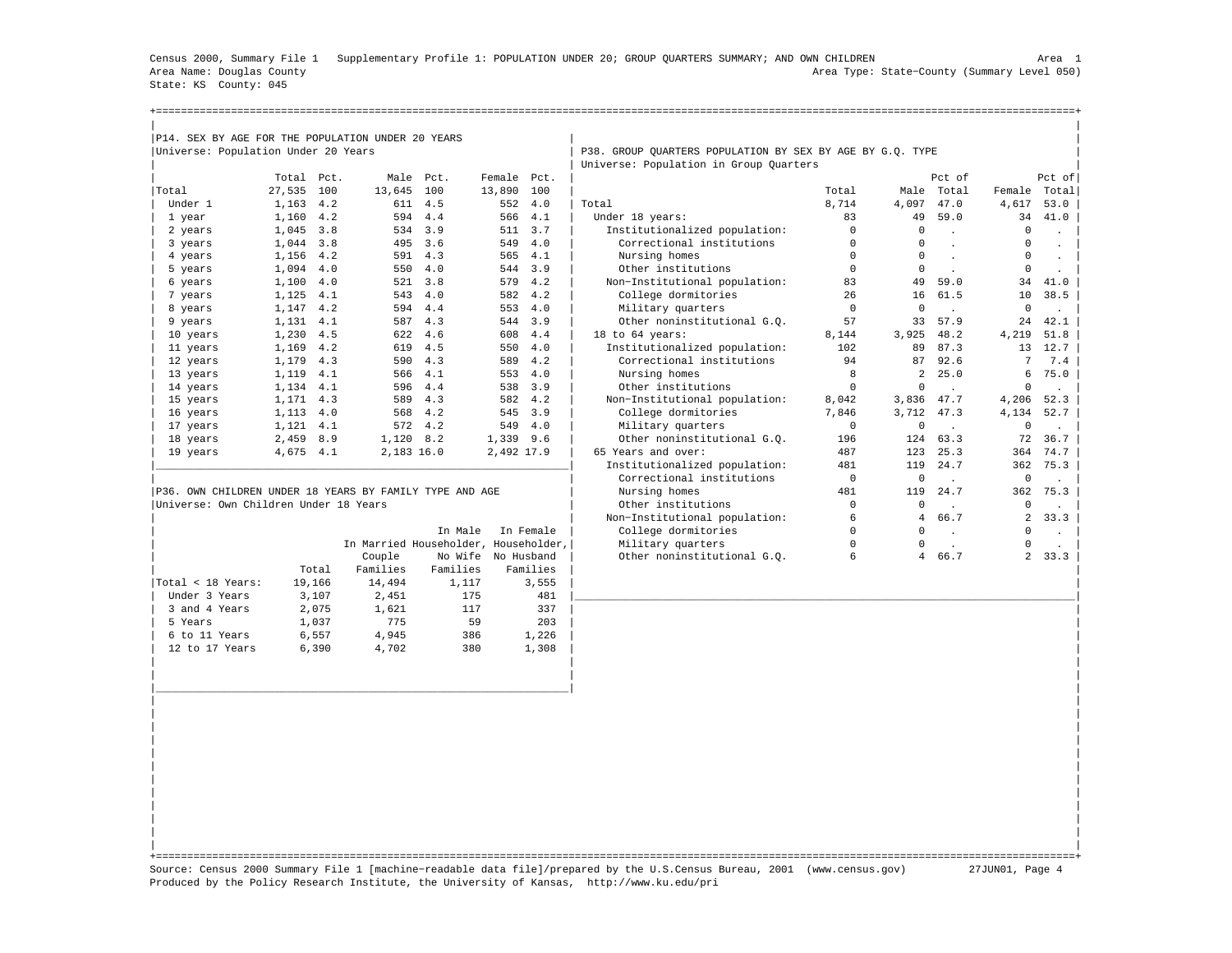Census 2000, Summary File 1 Supplementary Profile 2: HOUSEHOLD CHARACTERISTICS: SIZE, TYPE, & AGE OF HOUSEHOLD MEMBERS Area 1 Area Name: Douglas County Area Type: State−County (Summary Level 050) State: KS County: 045

| P22/23/24. HOUSEHOLDS BY PRESENCE OF PEOPLE 60(65/75) YEARS AND OVER, HOUSEHOLD SIZE AND<br>HOUSEHOLD TYPE |                 |      |                               |             |                               |                     | P25. HOUSEHOLDS BY PRESENCE OF<br><b>NONRELATIVES</b> |                        |          |               |                                         |
|------------------------------------------------------------------------------------------------------------|-----------------|------|-------------------------------|-------------|-------------------------------|---------------------|-------------------------------------------------------|------------------------|----------|---------------|-----------------------------------------|
| Universe: Households                                                                                       |                 |      |                               |             |                               |                     | Universe: Households                                  |                        |          |               |                                         |
|                                                                                                            | $60+$ Years     |      | 65+ Years                     |             |                               |                     |                                                       |                        |          |               |                                         |
| Total                                                                                                      | 38,486 100.0    | Pct. | 38,486 100.0                  | Pct.        | 75+ Years<br>38,486           | Pct.<br>100.0       | Total                                                 | Households with one or |          | 38,486        |                                         |
| Households w/ one or more over 60/65/75:                                                                   | 6,991           | 18.2 | 5,423                         | 14.1        | 2,766                         | 7.2                 |                                                       | more non-relatives     |          |               | 7,617                                   |
| 1-person households                                                                                        | 2,667           |      | 2,249                         |             | 1,361                         |                     |                                                       |                        |          |               |                                         |
| 2-or-more person households:                                                                               | 4,324           |      | 3,174                         |             | 1,405                         |                     |                                                       | Households with no     |          |               |                                         |
| Family households                                                                                          | 4,164           |      | 3,058                         |             | 1,347                         |                     | non-relatives                                         |                        |          | 30,869        |                                         |
| Non-family households                                                                                      | 160             |      | 116                           |             | 58                            |                     |                                                       |                        |          |               |                                         |
| Households with no people over 60/65/75:                                                                   | 31,495          | 81.8 | 33,063                        | 85.9        | 35,720                        | 92.8                |                                                       |                        |          |               |                                         |
| 1-person households                                                                                        | 8,313           |      | 8,731                         |             | 9,619                         |                     |                                                       |                        |          |               |                                         |
| 2-or-more person households:                                                                               | 23,182          |      | 24,332                        |             | 26,101                        |                     |                                                       |                        |          |               |                                         |
| Family households                                                                                          | 16,995          |      | 18,101                        |             | 19,812                        |                     |                                                       |                        |          |               |                                         |
| Non-family households                                                                                      | 6,187           |      | 6,231                         |             | 6,289                         |                     |                                                       |                        |          |               |                                         |
|                                                                                                            |                 |      |                               |             |                               |                     |                                                       |                        |          |               |                                         |
| P20. HOUSEHOLDS BY AGE OF HOUSEHOLDER BY HOUSEHOLD TYPE                                                    |                 |      |                               |             | H15. TENURE BY HOUSEHOLD SIZE |                     |                                                       |                        |          |               |                                         |
| (INCLUDING LIVING ALONE) BY PRESENCE OF OWN CHILDREN<br>Universe: Households                               |                 |      |                               |             |                               |                     | Universe: Occupied Housing Units                      |                        |          |               |                                         |
|                                                                                                            |                 |      |                               |             |                               |                     |                                                       |                        | Pct.     |               |                                         |
|                                                                                                            |                 |      | Total Householder Householder |             |                               |                     |                                                       | Owner Owner            |          | Renter Renter |                                         |
|                                                                                                            | Households      |      | 15 to 64 65 and Over          |             |                               |                     | Total                                                 | Occupied Occ.          |          | Occupied Occ. |                                         |
| Total                                                                                                      | 38,486          |      | 33,422                        | 5,064       |                               |                     |                                                       |                        |          |               |                                         |
| Family households:                                                                                         | 21,159          |      | 18,437                        | 2,722       | Total Occupied Units:         |                     | 38,486                                                | 19,975 51.9            |          | 18,511 48.1   |                                         |
| Married couple families:                                                                                   | 16,590          |      | 14,222                        | 2,368       |                               | 1-person households | 10,980                                                | 3,961 36.1             |          | 7,019 63.9    |                                         |
| With own children under 18                                                                                 | 7,673           |      | 7,650                         | 23          |                               | 2-person households | 13,696                                                | 7,468 54.5             |          | 6,228 45.5    |                                         |
| No own children under 18                                                                                   | 8,917           |      | 6,572                         | 2,345       |                               | 3-person households | 6,269                                                 | 3,401 54.3             |          | 2,868 45.7    |                                         |
| Other families:                                                                                            | 4,569           |      | 4,215                         | 354         |                               | 4-person households | 4,945                                                 | 3,307 66.9             |          | $1,638$ 33.1  |                                         |
| Male householder, no wife present:                                                                         | 1,304           |      | 1,232                         | 72          |                               | 5-person households | 1,757                                                 | 1,250 71.1             |          |               |                                         |
| With own children under 18                                                                                 | 701             |      | 699                           | 2           |                               | 6-person households | 572                                                   |                        | 401 70.1 |               |                                         |
| No own children under 18                                                                                   | 603             |      | 533                           | 70          |                               | 7+person households | 267                                                   | 187 70.0               |          |               |                                         |
| Female householder, no husband present:                                                                    | 3,265           |      | 2,983                         | 282         |                               |                     |                                                       |                        |          |               |                                         |
| With own children under 18                                                                                 | 2,170           |      | 2,167                         | 3           |                               |                     |                                                       |                        |          |               |                                         |
| No own children under 18                                                                                   | 1,095           |      | 816                           | 279         |                               |                     |                                                       |                        |          |               |                                         |
| Non-family households:                                                                                     | 17,327          |      | 14,985                        | 2,342       |                               |                     |                                                       |                        |          |               |                                         |
| Householder living alone<br>Householder not living alone                                                   | 10,980<br>6,347 |      | 8,731<br>6,254                | 2,249<br>93 |                               |                     |                                                       |                        |          |               | Pct.<br>507 28.9<br>171 29.9<br>80 30.0 |

| | +===================================================================================================================================================+ Source: Census 2000 Summary File 1 [machine−readable data file]/prepared by the U.S.Census Bureau, 2001 (www.census.gov) 27JUN01, Page 5 Produced by the Policy Research Institute, the University of Kansas, http://www.ku.edu/pri

| | | | | | | | | | | | | | | | | | | | | |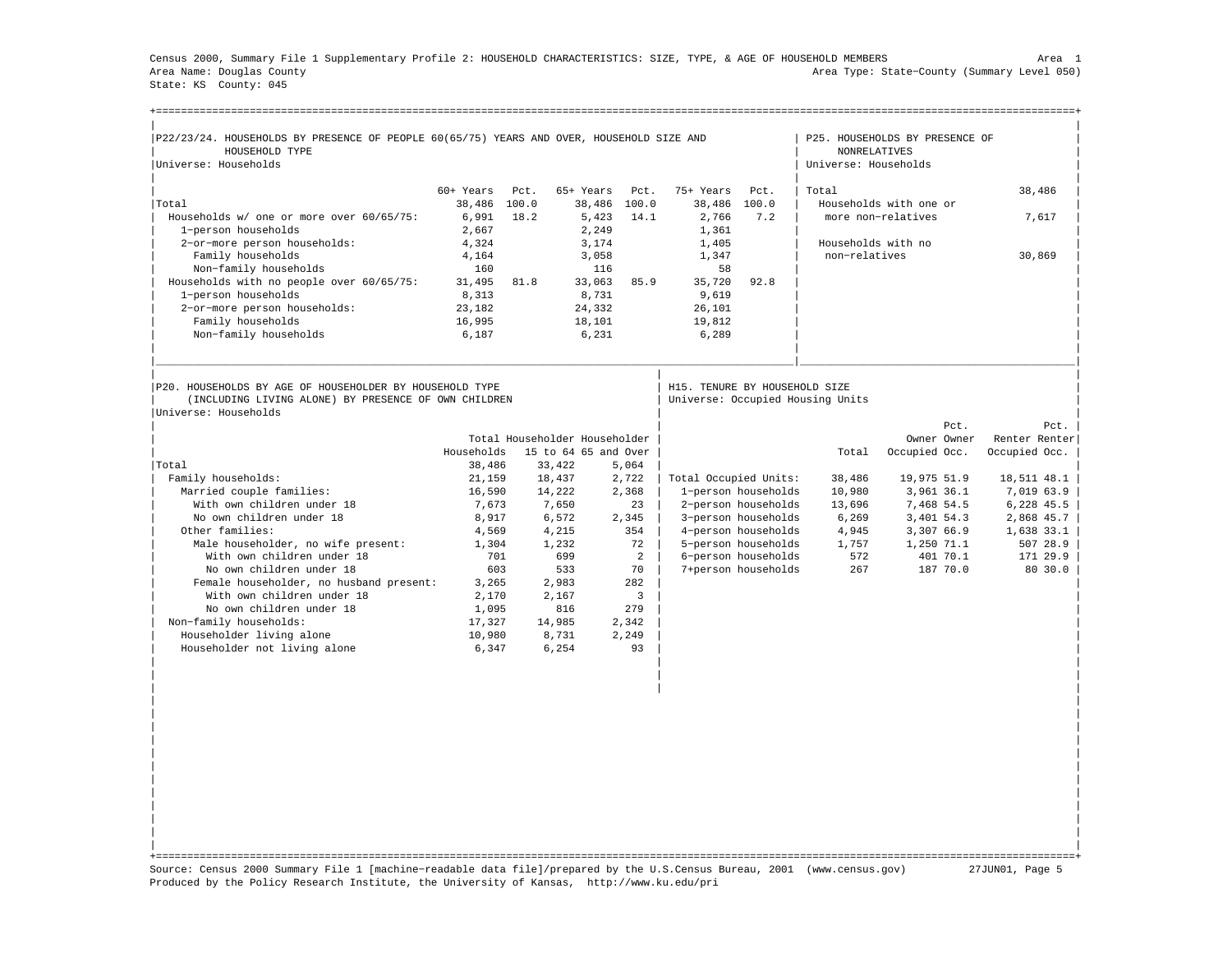Census 2000, Summary File 1 Supplementary Profile 3: RELATIONSHIP BY AGE (UNDER 18) AND TENURE BY HOUSEHOLD TYPE BY AGE Area 1 Area Name: Douglas County Area Type: State−County (Summary Level 050) State: KS County: 045

+===================================================================================================================================================+| |

| P29. RELATIONSHIP BY AGE FOR THE POPULATION UNDER 18 YEARS |  |
|------------------------------------------------------------|--|
| Universed: Benulation Under 18 Vears                       |  |

| Universe: Population Under 18 Years |                     |             |                                                |                         |                  |       |             |                                  |
|-------------------------------------|---------------------|-------------|------------------------------------------------|-------------------------|------------------|-------|-------------|----------------------------------|
|                                     |                     |             | ---------------In Households------------------ |                         |                  |       |             | ---------Group Ouarters--------- |
|                                     |                     |             |                                                | -----Related Child----- |                  |       |             |                                  |
|                                     | Pop. in             | Householder |                                                | Other                   |                  |       |             | Institution- Noninstitution-     |
|                                     | Households<br>Total | or Spouse   | Own Child                                      | Relatives               | Nonrelatives     | Total | alized Pop. | alized Pop.                      |
| Under 18                            | 20,375<br>20,292    | 26          | 19,166                                         | 797                     | 329              | 83    | 0           | 83                               |
| Under 3                             | 3,368<br>3,365      |             | 3,107                                          | 218                     | 40               |       |             |                                  |
| 3 and 4 years                       | 2,199<br>2,200      |             | 2,075                                          | 97                      | 27               |       |             |                                  |
| 5 years                             | 1,094<br>1,094      |             | 1,037                                          | 38                      | 19               |       |             |                                  |
| 6 to 11 years                       | 6,897<br>6,902      |             | 6,557                                          | 236                     | 104              |       |             |                                  |
| 12 and 13 years                     | 2,298<br>2,293      |             | 2,201                                          | 63                      | 29               |       |             |                                  |
| 14 years                            | 1,125<br>1,134      |             | 1,080                                          | 2.4                     | 21               |       |             |                                  |
| 15 to 17 years                      | 3,379<br>3,319      |             | 3,109                                          | 121                     | 89               | 60    | $\Omega$    | 60                               |
|                                     |                     |             |                                                |                         |                  |       |             |                                  |
| % Under 3                           | 16.5%<br>16.6%      |             | 16.2%                                          | 27.4%                   | 12.2             | 3.6%  | . 응         | 3.6%                             |
| % 3 and 4 years                     | 10.8%<br>10.8%      |             | 10.8%                                          | $12.2$ <sup>8</sup>     | 8.2%             | 1.2%  | . 응         | 1.2%                             |
| % 5 years                           | 5.4%<br>5.4%        |             | 5.4%                                           | 4.8%                    | 5.8%             | 0.0%  | . ક         | $0.0$ $%$                        |
| % 6 to 11 years                     | 34.0%<br>33.9%      |             | 34.2%                                          | 29.6%                   | 31.6%            | 6.0%  | . 응         | 6.0%                             |
| % 12 and 13 years                   | 11.3%<br>11.3%      |             | 11.5%                                          | 7.9%                    | 8.8 <sup>8</sup> | 6.0%  | . 응         | 6.0%                             |
| % 14 years                          | 5.5%<br>5.6%        |             | 5.6%                                           | 3.0%                    | 6.4%             | 10.8% | . 응         | 10.8%                            |
| % 15 to 17 years                    | 16.4%<br>16.6%      |             | 16.2%                                          | 15.2%                   | 27.1%            | 72.3% | . 응         | 72.3%                            |
|                                     |                     |             |                                                |                         |                  |       |             |                                  |

H17. TENURE BY HOUSEHOLD TYPE (INCLUDING LIVING ALONE) BY AGE OF HOUSEHOLDER Universe: Occupied Housing Units

|                                |             |          | ---Owner Occupied------------------      |       |       |             |          | --Renter Occupied-- |                                     |       |
|--------------------------------|-------------|----------|------------------------------------------|-------|-------|-------------|----------|---------------------|-------------------------------------|-------|
|                                | Householder |          | Householder Householder Householder Pct. |       |       | Householder |          |                     | Householder Householder Householder | Pct.  |
|                                | Any Age     | 15 to 34 | 35 to 64                                 | $65+$ | $65+$ | Any Age     | 15 to 34 | 35 to 64            | $65+$                               | $65+$ |
| Family households:             | 15,118      | 2,419    | 10,279                                   | 2,420 | 16.0  | 6,041       | 3,393    | 2,346               | 302                                 | 5.0   |
| Married-couple family:         | 13,067      | 2,062    | 8,860                                    | 2,145 | 16.4  | 3,523       | 1,985    | 1,315               | 223                                 | 6.3   |
| Other family:                  | 2,051       | 357      | 1,419                                    | 275   | 13.4  | 2,518       | 1,408    | 1,031               | 79                                  | 3.1   |
| Male householder, no wife      | 569         | 120      | 393                                      | 56    | 9.8   | 735         | 475      | 244                 | 16                                  | 2.2   |
| Female householder, no husband | 1,482       | 237      | 1,026                                    | 219   | 14.8  | 1,783       | 933      | 787                 | 63                                  | 3.5   |
| Nonfamily households:          | 4,857       | 805      | 2,599                                    | 1,453 | 29.9  | 12,470      | 9,183    | 2,398               | 889                                 | 7.1   |
| Male householder:              | 2,084       | 499      | 1,242                                    | 343   | 16.5  | 6,531       | 4,967    | 1,338               | 226                                 | 3.5   |
| Living alone                   | 1,595       | 274      | 1,007                                    | 314   | 19.7  | 3,590       | 2,253    | 1,127               | 210                                 | 5.8   |
| Not living alone               | 489         | 225      | 235                                      | 29    | 5.9   | 2,941       | 2,714    | 211                 | 16                                  | 0.5   |
| Female householder:            | 2.773       | 306      | 1,357                                    | 1,110 | 40.0  | 5,939       | 4,216    | 1,060               | 663                                 | 11.2  |
| Living alone                   | 2,366       | 179      | 1,119                                    | 1,068 | 45.1  | 3,429       | 1,871    | 901                 | 657                                 | 19.2  |
| Not living alone               | 407         | 127      | 238                                      | 42    | 10.3  | 2,510       | 2,345    | 159                 | 6                                   | 0.2   |

| | | | | | | | | | | | | | | | | | | |

|\_\_\_\_\_\_\_\_\_\_\_\_\_\_\_\_\_\_\_\_\_\_\_\_\_\_\_\_\_\_\_\_\_\_\_\_\_\_\_\_\_\_\_\_\_\_\_\_\_\_\_\_\_\_\_\_\_\_\_\_\_\_\_\_\_\_\_\_\_\_\_\_\_\_\_\_\_\_\_\_\_\_\_\_\_\_\_\_\_\_\_\_\_\_\_\_\_\_\_\_\_\_\_\_\_\_\_\_\_\_\_\_\_\_\_\_\_\_\_\_\_\_\_\_\_\_\_\_\_\_\_\_\_\_\_\_\_\_\_\_\_\_\_\_\_\_\_| | | | |

| | +===================================================================================================================================================+ Source: Census 2000 Summary File 1 [machine−readable data file]/prepared by the U.S.Census Bureau, 2001 (www.census.gov) 27JUN01, Page 6 Produced by the Policy Research Institute, the University of Kansas, http://www.ku.edu/pri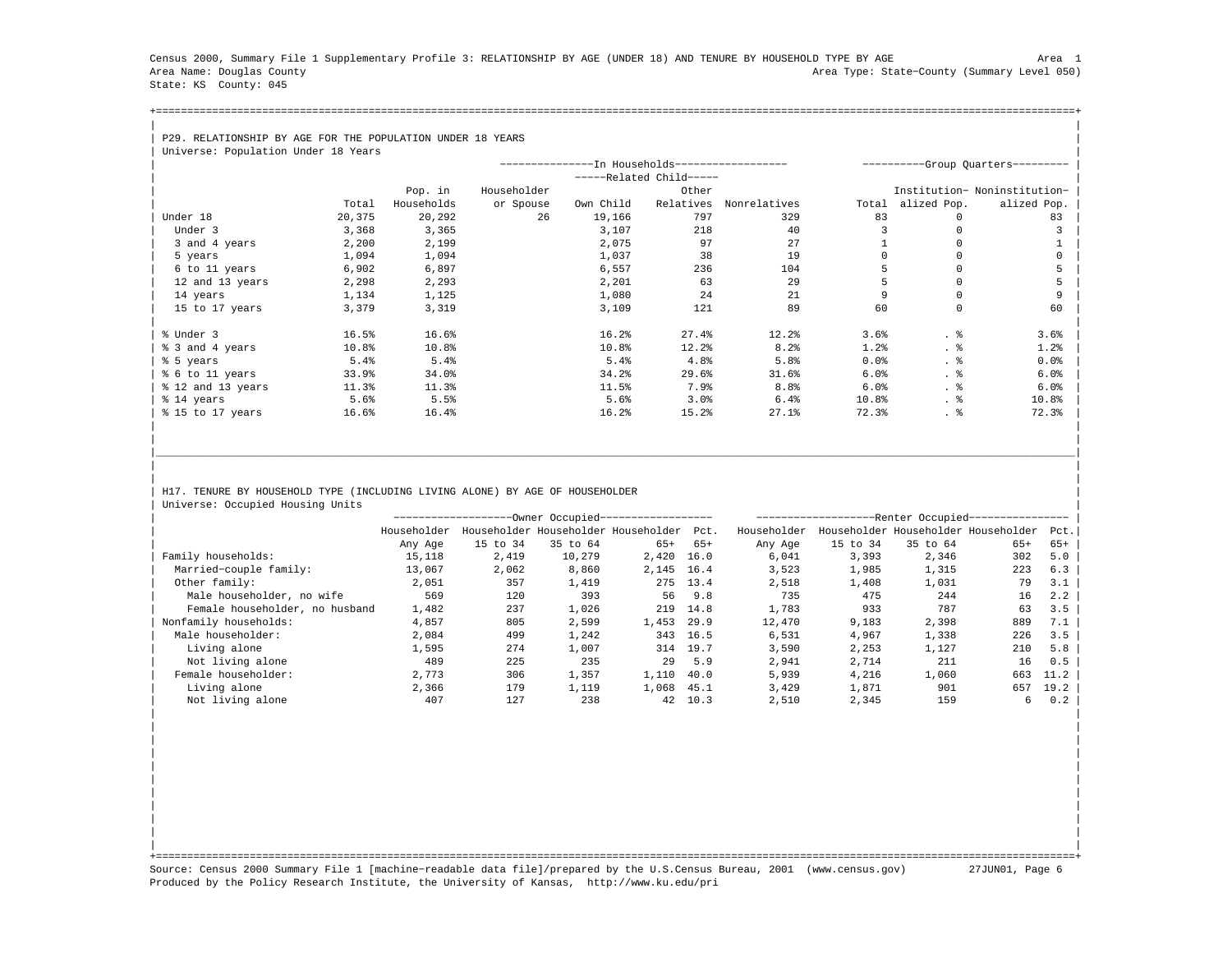State: KS County: 045

| Table PCT16. GROUP OUARTERS POPULATION BY GROUP OUARTERS TYPE         |              |                                                    |                |
|-----------------------------------------------------------------------|--------------|----------------------------------------------------|----------------|
| Universe: Population in group quarters (Total*: 8,714)                |              |                                                    |                |
| Institutionalized population:                                         |              | 583  Noninstitutionalized population:              | 8,131          |
| Correctional institutions:                                            | 94           | College dormitories (college GO on and off campus) | 7,872          |
| Federal prisons and detention centers                                 | $\mathbf{0}$ | Military quarters:                                 | 0 <sup>1</sup> |
| Halfway houses                                                        | $\Omega$     | On base:                                           | $\circ$        |
| Local jails, police lockups, etc.                                     | 94           | Barracks and other GO for military personnel       | $\circ$        |
| Military disciplinary barracks                                        | $\Omega$     | Transient quarters for temporary residents         | $\circ$        |
| State prisons                                                         | $\mathbf{0}$ | Military ships                                     | 0 <sup>1</sup> |
| Other types of correctional institutions                              | $\Omega$     | Group homes:                                       | 197            |
| Nursing homes                                                         | 489          | Homes or halfway houses for drug/alcohol abuse     | 0              |
| Hospitals/wards, hospices, and schools for the handicapped:           | $\Omega$     | Homes for the mentally ill                         | 6              |
| Hospitals/wards and hospices for chronically ill:                     | 0            | Homes for the mentally retarded                    | 129            |
| Hospices or homes for chronically ill                                 | $^{\circ}$   | Homes for the physically handicapped               | 0 <sup>1</sup> |
| Military hospitals or wards for chronically ill                       | $\mathbf{0}$ | Other group homes                                  | 62             |
| Other hospitals or wards for chronically ill                          | $\mathbf{0}$ | Religious group quarters                           | $\circ$        |
| Hospitals or wards for drug/alcohol abuse                             | $\Omega$     | Workers' dormitories:                              | $\Omega$       |
| Mental (Psychiatric) hospitals or wards                               | $\mathbf{0}$ | Agriculture workers' dormitories on farms          | $\Omega$       |
| Schools, hospitals, or wards for the mentally retarded                | $\Omega$     | Job Corps and vocational training facilities       | $\Omega$       |
| Schools, hospitals, or wards for the physically handicapped:          | $\Omega$     | Other workers' dormitories                         | $\circ$        |
| Institutions for the deaf                                             | $\Omega$     | Crews of maritime vessels                          | $\circ$        |
| Institutions for the blind                                            | $\mathbf{0}$ | Other nonhousehold living situations               | $\cap$         |
| Orthopedic wards/institutions for the physically handicapped          | $^{\circ}$   | Other noninstitutional group quarters              | 62             |
| Wards in general hospitals for patients with no usual home elsewhere  | $^{\circ}$   |                                                    |                |
| Wards in military hospitls for patients with no usual home elsewhere  | 0            |                                                    |                |
| Juvenile institutions:                                                | $\Omega$     |                                                    |                |
| Long-term care:                                                       | $\Omega$     |                                                    |                |
| Homes for abused, dependent, and neglected children                   | $\Omega$     |                                                    |                |
| Residential treatment centers for emotionally disturbed children      | 0            |                                                    |                |
| Training schools for juvenile delinquents                             | $\Omega$     |                                                    |                |
| Short-term care, detention or diagnostic centers for delinquent chdrn | 0            |                                                    |                |
| Type of juvenile institution unknown                                  | $\Omega$     |                                                    |                |

|\*The group quarters population forms 8.7% of the area's total population. |

|Table PCT17. GROUP QUARTERS POPULATION BY SEX BY AGE BY GROUP QUARTERS TYPE | |Universe: Population in group quarters (Total: 8,714) |

|                                            |              |      | ----------All Ages--------- |      |      | $---Under 18---$ |          | $---18$ to $64---$ |          | $-65$ and over- |
|--------------------------------------------|--------------|------|-----------------------------|------|------|------------------|----------|--------------------|----------|-----------------|
|                                            |              |      | ----Male---- ---Female---   |      | Male | Female           | Male     | Female             | Male     | Female          |
| All types of group quarters:               | 4,097        |      | 4,617                       |      | 49   | 34               | 3,925    | 4,219              | 123      | 364             |
| as a percent of total GQ population        |              | 47.0 |                             | 53.0 | 0.6  | 0.4              | 45.0     | 48.4               | 1.4      | 4.2             |
|                                            | No.          | Pct  | No.                         | Pct  |      |                  |          |                    |          |                 |
| Institutionalized population:              | 208          | 2.4  | 375                         | 4.3  |      |                  | 89       | 13                 | 119      | 362             |
| Correctional institutions                  | 87           | 1.0  |                             | 0.1  |      |                  | 87       |                    | 0        | $\overline{0}$  |
| Nursing homes                              | 121          | 1.4  | 368                         | 4.2  |      |                  |          | 6                  | 119      | 362             |
| Hosp./wards & hospices for chronically ill | $\circ$      | 0.0  | $\mathbf{0}$                | 0.0  |      |                  |          |                    | $\Omega$ | $\circ$         |
| Mental (Psychiatric) hospitals/wards       | $\circ$      | 0.0  | $\circ$                     | 0.0  |      |                  |          |                    |          | $\circ$         |
| Juvenile institutions                      | $\Omega$     | 0.0  | $\mathbf{0}$                | 0.0  |      |                  |          |                    |          | $\circ$         |
| All Other institutions (see Table PCT16)   | $\Omega$     | 0.0  | $\Omega$                    | 0.0  |      |                  |          |                    |          | $\circ$         |
| Noninstitutionalized population:           | 3,889        | 44.6 | 4,242                       | 48.7 | 49   | 34               | 3,836    | 4,206              |          | $2\vert$        |
| College dormitories (GO on & off campus)   | 3,728        | 42.8 | 4,144                       | 47.6 | 16   | 10               | 3,712    | 4,134              | 0        | $\circ$         |
| Military quarters                          | $\mathbf{0}$ | 0.0  | $^{\circ}$                  | 0.0  |      |                  | $\Omega$ |                    | 0        | $\circ$         |
| Other noninstitutional group quarters      | 161          | 1.8  | 98                          | 1.1  | 33   | 24               | 124      | 72                 | 4        |                 |

|\_\_\_\_\_\_\_\_\_\_\_\_\_\_\_\_\_\_\_\_\_\_\_\_\_\_\_\_\_\_\_\_\_\_\_\_\_\_\_\_\_\_\_\_\_\_\_\_\_\_\_\_\_\_\_\_\_\_\_\_\_\_\_\_\_\_\_\_\_\_\_\_\_\_\_\_\_\_\_\_\_\_\_\_\_\_\_\_\_\_\_\_\_\_\_\_\_\_\_\_\_\_\_\_\_\_\_\_\_\_\_\_\_\_\_\_\_\_\_\_\_\_\_\_\_\_\_\_\_\_\_\_\_\_\_\_\_\_\_\_\_\_\_\_\_\_\_|

+===================================================================================================================================================+ Source: Census 2000 Summary File 1 [machine−readable data file]/prepared by the U.S.Census Bureau, 2001 (www.census.gov) 27JUN01, Page 7 Produced by the Policy Research Institute, the University of Kansas, http://www.ku.edu/pri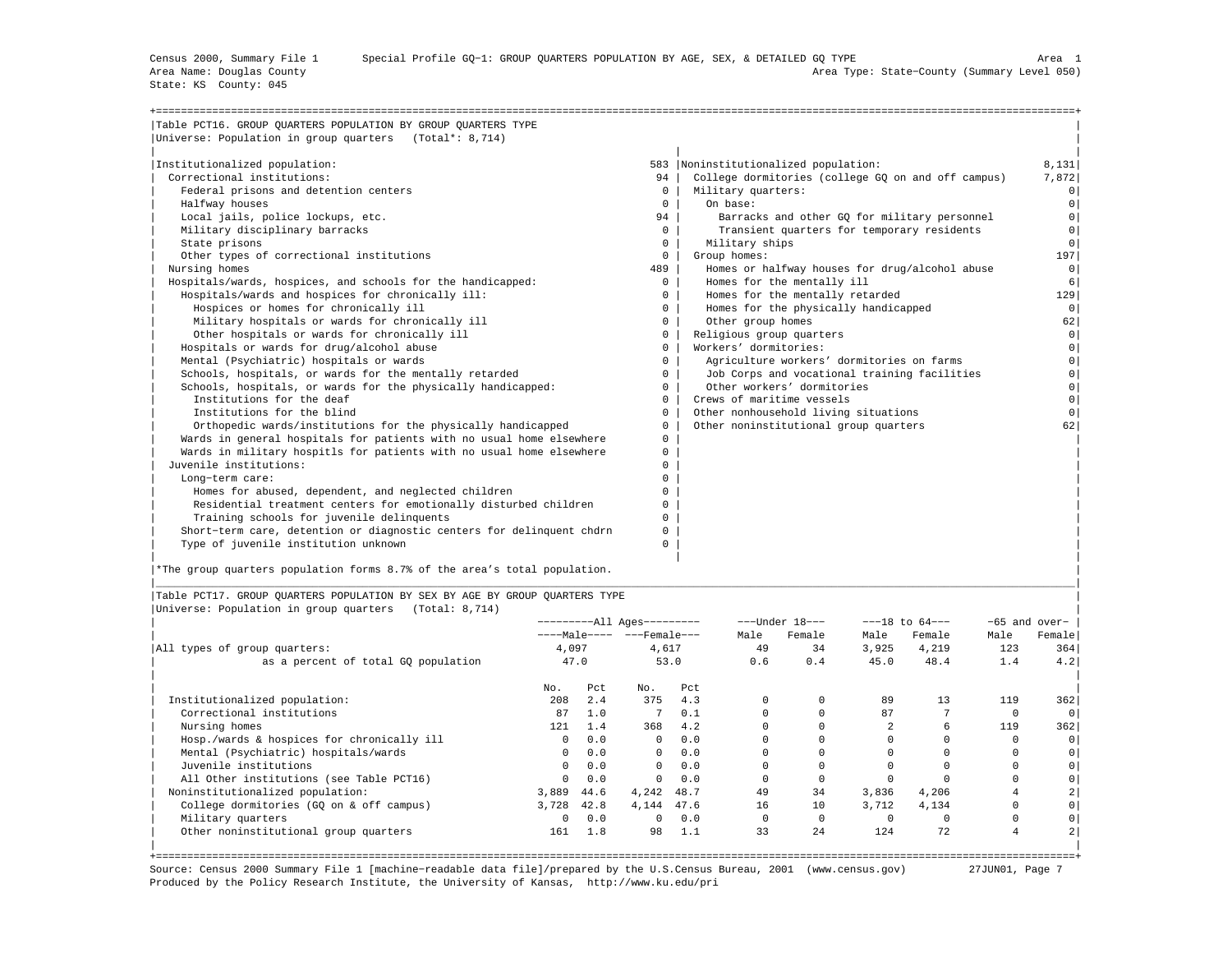Census 2000, Summary File 1 Special Profile GQ−2: GROUP QUARTERS POPULATION BY AGE, SEX & RACE (1ST THREE CATEGORIES) Area 1 Area Name: Douglas County Area Type: State−County (Summary Level 050) State: KS County: 045

+===================================================================================================================================================+|Table PCT17A. GROUP QUARTERS POPULATION BY SEX BY AGE BY GROUP QUARTERS TYPE (PERSONS WHO ARE WHITE ALONE) | |Universe: Population in group quarters (7,166 persons, 9.1% of the total population for this category) |

|                                            |              |      | $------All Aqes------$     |      |             | ---Under 18--- |       | $---18$ to $64---$ |          | $-65$ and over- |
|--------------------------------------------|--------------|------|----------------------------|------|-------------|----------------|-------|--------------------|----------|-----------------|
|                                            |              |      | ----Male----- ---Female--- |      | Male        | Female         | Male  | Female             | Male     | Female          |
|                                            | No.          | Pct  | No.                        | Pct  |             |                |       |                    |          |                 |
| All types of group quarters:               | 3,243        | 45.3 | 3,923                      | 54.7 | 35          | 24             | 3.093 | 3,543              | 115      | 356             |
| Institutionalized population:              | 163          | 2.3  | 362                        | 5.1  | $\mathbf 0$ |                | 52    | 8                  | 111      | 354             |
| Correctional institutions                  | 50           | 0.7  | $\overline{4}$             | 0.1  | $\Omega$    |                | 50    |                    | $\Omega$ | $\circ$         |
| Nursing homes                              | 113          | 1.6  | 358                        | 5.0  |             |                |       |                    | 111      | 354             |
| Hosp./wards & hospices for chronically ill | $\mathbf{0}$ | 0.0  | $\Omega$                   | 0.0  |             |                |       |                    |          | 0               |
| Mental (Psychiatric) hospitals/wards       | $^{\circ}$   | 0.0  | $\overline{0}$             | 0.0  |             |                |       |                    |          | 0               |
| Juvenile institutions                      | $^{\circ}$   | 0.0  | $\Omega$                   | 0.0  | 0           |                |       |                    |          | 0               |
| All Other institutions (see Table PCT16)   | $\Omega$     | 0.0  | $\Omega$                   | 0.0  |             |                |       |                    |          | 0               |
| Noninstitutionalized population:           | 3,080        | 43.0 | 3,561                      | 49.7 | 35          | 24             | 3,041 | 3,535              |          |                 |
| College dormitories (GO on & off campus)   | 2,947        | 41.1 | 3,480                      | 48.6 | 9           | 6              | 2,938 | 3,474              |          | 0 <sup>1</sup>  |
| Military quarters                          | $\mathbf{0}$ | 0.0  | $\Omega$                   | 0.0  | 0           |                |       |                    |          |                 |
| Other noninstitutional group quarters      | 133          | 1.9  | 81                         | 1.1  | 26          | 18             | 103   | 61                 |          |                 |

|Table PCT17B. GROUP QUARTERS POPULATION BY SEX BY AGE BY GROUP QUARTERS TYPE (PERSONS WHO ARE BLACK OR AFRICAN−AMERICAN ALONE) | |Universe: Population in group quarters (370 persons, 9.6% of the total population for this category) |

|                                            |          |      | ----------All Ages--------- |                |      | ---Under 18--- |      | $---18$ to $64---$ |      | -65 and over-  |
|--------------------------------------------|----------|------|-----------------------------|----------------|------|----------------|------|--------------------|------|----------------|
|                                            |          |      | $---Male--- - -Frame$       |                | Male | Female         | Male | Female             | Male | Female         |
|                                            | No.      | Pct  | No.                         | Pct            |      |                |      |                    |      |                |
| All types of group quarters:               | 221      | 59.7 | 149                         | 40.3           |      |                | 207  | 136                |      |                |
| Institutionalized population:              | 36       | 9.7  |                             | $12 \quad 3.2$ |      |                | 29   |                    |      | 8              |
| Correctional institutions                  | 29       | 7.8  | $2^{\circ}$                 | 0.5            |      |                | 29   |                    |      | $\circ$        |
| Nursing homes                              |          | 1.9  | 10                          | 2.7            |      |                |      |                    |      | 8 <sup>1</sup> |
| Hosp./wards & hospices for chronically ill | $\circ$  | 0.0  | $\Omega$                    | 0.0            |      |                |      |                    |      | 0 <sup>1</sup> |
| Mental (Psychiatric) hospitals/wards       | $\circ$  | 0.0  | $\mathbf{0}$                | 0.0            |      |                |      |                    |      | 0 <sup>1</sup> |
| Juvenile institutions                      | $\circ$  | 0.0  | $\Omega$                    | 0.0            |      |                |      |                    |      | 0 <sup>1</sup> |
| All Other institutions (see Table PCT16)   | $\Omega$ | 0.0  | $\cap$                      | 0.0            |      |                |      |                    |      | 0 <sup>1</sup> |
| Noninstitutionalized population:           | 185      | 50.0 | 137                         | 37.0           |      |                | 178  | 132                |      | 0 <sup>1</sup> |
| College dormitories (GO on & off campus)   | 165      | 44.6 | 127                         | 34.3           |      |                | 163  | 126                |      | 0 <sup>1</sup> |
| Military quarters                          | $\Omega$ | 0.0  | $\Omega$                    | 0.0            |      |                |      |                    |      | 0 <sup>1</sup> |
| Other noninstitutional group quarters      | 20       | 5.4  | 10                          | 2.7            | 5    |                | 15   |                    |      | 0 <sup>1</sup> |

|\_\_\_\_\_\_\_\_\_\_\_\_\_\_\_\_\_\_\_\_\_\_\_\_\_\_\_\_\_\_\_\_\_\_\_\_\_\_\_\_\_\_\_\_\_\_\_\_\_\_\_\_\_\_\_\_\_\_\_\_\_\_\_\_\_\_\_\_\_\_\_\_\_\_\_\_\_\_\_\_\_\_\_\_\_\_\_\_\_\_\_\_\_\_\_\_\_\_\_\_\_\_\_\_\_\_\_\_\_\_\_\_\_\_\_\_\_\_\_\_\_\_\_\_\_\_\_\_\_\_\_\_\_\_\_\_\_\_\_\_\_\_\_\_\_\_\_|

|Table PCT17H. GROUP QUARTERS POPULATION BY SEX BY AGE BY GROUP QUARTERS TYPE (PERSONS OF ANY RACE WHO ARE HISPANIC OR LATINO) | |Universe: Population in group quarters (252 persons, 8.4% of the total population for this category) |

|                                            | $------All Aqes------$ |      |                       |      |      | ---Under 18--- |      | $---18$ to $64---$ |      | $-65$ and over- |
|--------------------------------------------|------------------------|------|-----------------------|------|------|----------------|------|--------------------|------|-----------------|
|                                            |                        |      | $---Male--- - -Frame$ |      | Male | Female         | Male | Female             | Male | Female          |
|                                            | No.                    | Pct  | No.                   | Pct  |      |                |      |                    |      |                 |
| All types of group quarters:               | 115                    | 45.6 | 137                   | 54.4 |      |                | 112  | 137                |      |                 |
| Institutionalized population:              | $\Omega$               | 0.0  | $\Omega$              | 0.0  |      |                |      |                    |      |                 |
| Correctional institutions                  | $^{\circ}$             | 0.0  | $\circ$               | 0.0  |      |                |      |                    |      |                 |
| Nursing homes                              | $\Omega$               | 0.0  | $\Omega$              | 0.0  |      |                |      |                    |      |                 |
| Hosp./wards & hospices for chronically ill | $\Omega$               | 0.0  | $\circ$               | 0.0  |      |                |      |                    |      |                 |
| Mental (Psychiatric) hospitals/wards       | $\Omega$               | 0.0  | $\Omega$              | 0.0  |      |                |      |                    |      |                 |
| Juvenile institutions                      | $\Omega$               | 0.0  | $\Omega$              | 0.0  |      |                |      |                    |      |                 |
| All Other institutions (see Table PCT16)   | $\Omega$               | 0.0  | $\Omega$              | 0.0  |      |                |      |                    |      |                 |
| Noninstitutionalized population:           | 115                    | 45.6 | 137                   | 54.4 |      |                | 112  | 137                |      |                 |
| College dormitories (GQ on & off campus)   | 111                    | 44.0 | 135                   | 53.6 |      |                | 109  | 135                |      |                 |
| Military quarters                          | $\Omega$               | 0.0  | $\Omega$              | 0.0  |      |                |      |                    |      |                 |
| Other noninstitutional group quarters      | 4                      | 1.6  | $2^{\circ}$           | 0.8  |      |                |      |                    |      | 0               |

+===================================================================================================================================================+ Source: Census 2000 Summary File 1 [machine−readable data file]/prepared by the U.S.Census Bureau, 2001 (www.census.gov) 27JUN01, Page 8 Produced by the Policy Research Institute, the University of Kansas, http://www.ku.edu/pri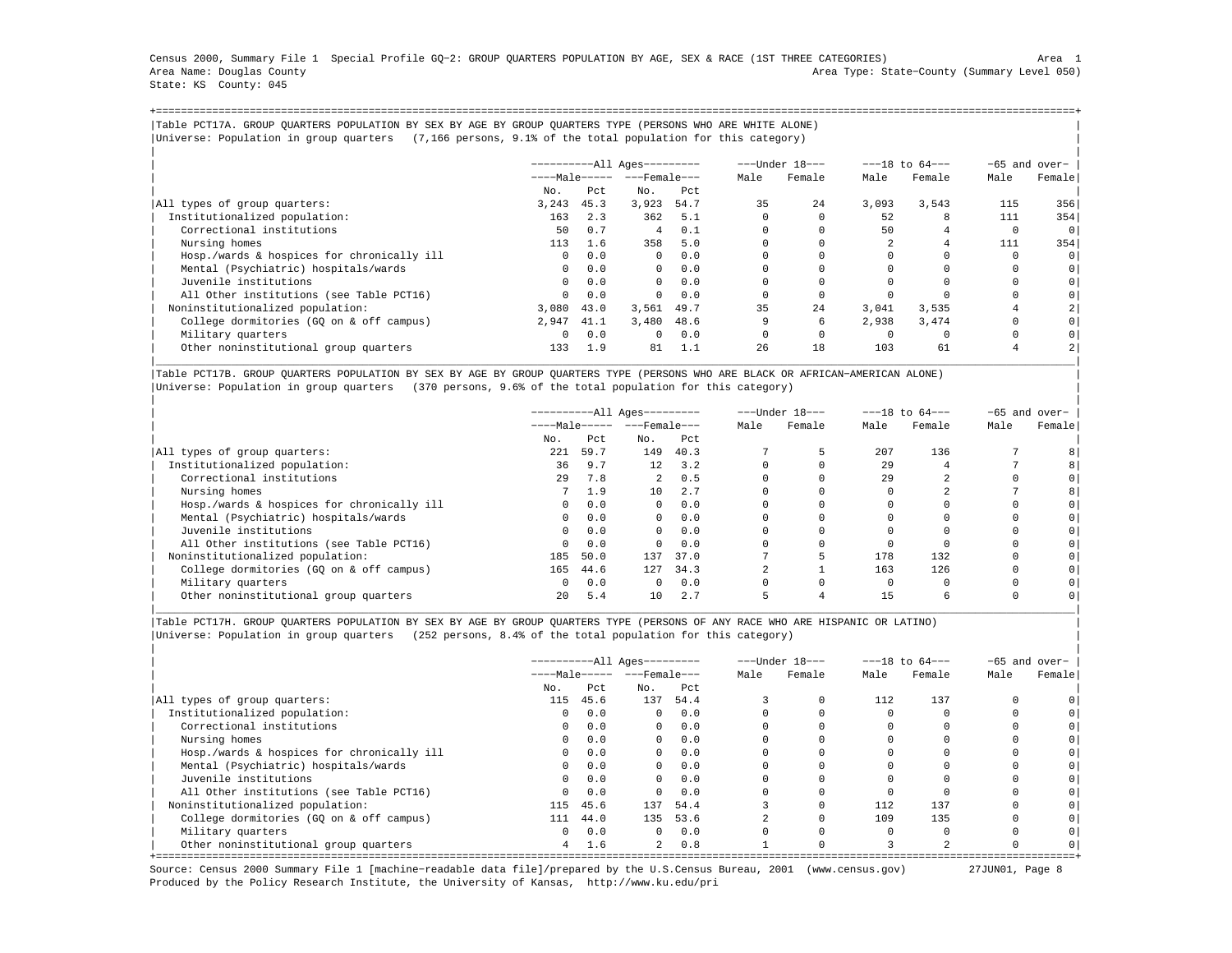Census 2000, Summary File 1 Special Profile GQ−3: GROUP QUARTERS POPULATION BY AGE, SEX & RACE (NEXT THREE CATEGORIES) Area 1 Area Name: Douglas County Area Type: State−County (Summary Level 050) State: KS County: 045

+===================================================================================================================================================+|Table PCT17D. GROUP QUARTERS POPULATION BY SEX BY AGE BY GROUP QUARTERS TYPE (PERSONS WHO ARE ASIAN ALONE) | |Universe: Population in group quarters (379 persons, 13.8% of the total population for this category) |

|                                            | $------All Aqes------$ |          |                       |      | ---Under 18--- |        | $---18$ to $64---$ |          | $-65$ and over- |                |
|--------------------------------------------|------------------------|----------|-----------------------|------|----------------|--------|--------------------|----------|-----------------|----------------|
|                                            |                        |          | $---Male--- - -Frame$ |      | Male           | Female | Male               | Female   | Male            | Female         |
|                                            | No.                    | Pct      | No.                   | Pct  |                |        |                    |          |                 |                |
| All types of group quarters:               | 196                    | 51.7     | 183                   | 48.3 |                |        | 193                | 182      |                 |                |
| Institutionalized population:              | $\mathbf{0}$           | 0.0      | $\Omega$              | 0.0  | $\Omega$       |        |                    |          |                 |                |
| Correctional institutions                  | $\Omega$               | 0.0      | $\Omega$              | 0.0  |                |        |                    |          |                 |                |
| Nursing homes                              | $\Omega$               | 0.0      | $\Omega$              | 0.0  |                |        |                    |          |                 |                |
| Hosp./wards & hospices for chronically ill | $\Omega$               | 0.0      | $\Omega$              | 0.0  |                |        |                    |          |                 | 0              |
| Mental (Psychiatric) hospitals/wards       | $\Omega$               | 0.0      | $\mathbf{0}$          | 0.0  |                |        |                    |          |                 | 0              |
| Juvenile institutions                      | $\Omega$               | 0.0      | $\Omega$              | 0.0  |                |        |                    |          |                 | 0 <sup>1</sup> |
| All Other institutions (see Table PCT16)   | $\Omega$               | 0.0      | $\Omega$              | 0.0  |                |        |                    |          |                 |                |
| Noninstitutionalized population:           | 196                    | 51.7     | 183                   | 48.3 |                |        | 193                | 182      |                 | 0              |
| College dormitories (GO on & off campus)   |                        | 196 51.7 | 183                   | 48.3 |                |        | 193                | 182      |                 | $\circ$        |
| Military quarters                          | $\circ$                | 0.0      | $\Omega$              | 0.0  | 0              |        |                    | $\Omega$ |                 |                |
| Other noninstitutional group quarters      | $\Omega$               | 0.0      | $\Omega$              | 0.0  | 0              |        | $\Omega$           | $\Omega$ |                 |                |

|Table PCT17C. GROUP QUARTERS POPULATION BY SEX BY AGE BY GROUP QUARTERS TYPE (PERSONS WHO ARE AMERICAN INDIAN AND ALASKA NATIVE ALONE) | |Universe: Population in group quarters (507 persons, 24.7% of the total population for this category) |

|                                            |          |          | ----------All Ages--------- |      | ---Under 18--- |        | $---18$ to $64---$ |        | $-65$ and over- |                |
|--------------------------------------------|----------|----------|-----------------------------|------|----------------|--------|--------------------|--------|-----------------|----------------|
|                                            |          |          | $---Male--- - -Frame$       |      | Male           | Female | Male               | Female | Male            | Female         |
|                                            | No.      | Pct      | No.                         | Pct  |                |        |                    |        |                 |                |
| All types of group quarters:               | 283      | 55.8     | 224                         | 44.2 |                |        | 282                | 223    |                 |                |
| Institutionalized population:              | 8        | 1.6      | $1 -$                       | 0.2  |                |        |                    |        |                 |                |
| Correctional institutions                  |          | 1.4      | 1                           | 0.2  |                |        |                    |        |                 | 0 <sup>1</sup> |
| Nursing homes                              |          | 0.2      | $\Omega$                    | 0.0  |                |        |                    |        |                 |                |
| Hosp./wards & hospices for chronically ill | $\Omega$ | 0.0      | $\mathbf{0}$                | 0.0  |                |        |                    |        |                 | $\circ$        |
| Mental (Psychiatric) hospitals/wards       | $\Omega$ | 0.0      | $\Omega$                    | 0.0  |                |        |                    |        |                 |                |
| Juvenile institutions                      | $\Omega$ | 0.0      | $\overline{0}$              | 0.0  |                |        |                    |        |                 | 0 <sup>1</sup> |
| All Other institutions (see Table PCT16)   | $\Omega$ | 0.0      | $\Omega$                    | 0.0  |                |        |                    |        |                 | $\circ$        |
| Noninstitutionalized population:           | 275      | 54.2     | 223                         | 44.0 |                |        | 275                | 222    |                 | 0 <sub>1</sub> |
| College dormitories (GQ on & off campus)   |          | 274 54.0 | 219                         | 43.2 |                |        | 274                | 219    |                 | $\circ$        |
| Military quarters                          | $\Omega$ | 0.0      | $\Omega$                    | 0.0  |                |        | $\Omega$           |        |                 | $\circ$        |
| Other noninstitutional group quarters      |          | 0.2      | 4                           | 0.8  | $\Omega$       |        |                    |        |                 | 0              |

|Table PCT17E. GROUP QUARTERS POPULATION BY SEX BY AGE BY GROUP QUARTERS TYPE (PERSONS WHO ARE NATIVE HAWAIIAN AND OTHER PACIFIC ISLANDER ALONE) | |Universe: Population in group quarters (11 persons, 21.6% of the total population for this category) |

|                                            |            |        | $------All Aqes------$ |         |      | ---Under 18--- |      | $---18$ to $64---$ | $-65$ and over- |        |
|--------------------------------------------|------------|--------|------------------------|---------|------|----------------|------|--------------------|-----------------|--------|
|                                            |            |        | $---Male--- - -Frame$  |         | Male | Female         | Male | Female             | Male            | Female |
|                                            | No.        | Pct    | No.                    | Pct     |      |                |      |                    |                 |        |
| All types of group quarters:               | 5          | 45.5   |                        | 6 54.5  |      |                |      |                    |                 |        |
| Institutionalized population:              | $\Omega$   | 0.0    | $\Omega$               | 0.0     |      |                |      |                    |                 |        |
| Correctional institutions                  | $^{\circ}$ | 0.0    | $\mathbf{0}$           | 0.0     |      |                |      |                    |                 |        |
| Nursing homes                              | $\Omega$   | 0.0    | $\Omega$               | 0.0     |      |                |      |                    |                 |        |
| Hosp./wards & hospices for chronically ill | $\circ$    | 0.0    | $\circ$                | 0.0     |      |                |      |                    |                 |        |
| Mental (Psychiatric) hospitals/wards       | $\Omega$   | 0.0    | $\Omega$               | 0.0     |      |                |      |                    |                 |        |
| Juvenile institutions                      | $\Omega$   | 0.0    | $\Omega$               | 0.0     |      |                |      |                    |                 |        |
| All Other institutions (see Table PCT16)   | $\Omega$   | 0.0    | $\Omega$               | 0.0     |      |                |      |                    |                 |        |
| Noninstitutionalized population:           |            | 5 45.5 |                        | 6 54.5  |      |                |      |                    |                 |        |
| College dormitories (GQ on & off campus)   | 5.         | 45.5   |                        | 6, 54.5 |      |                |      |                    |                 |        |
| Military quarters                          | $\Omega$   | 0.0    | $\Omega$               | 0.0     |      |                |      |                    |                 |        |
| Other noninstitutional group quarters      | $^{\circ}$ | 0.0    | $\mathbf{0}$           | 0.0     |      |                |      |                    |                 |        |

Source: Census 2000 Summary File 1 [machine−readable data file]/prepared by the U.S.Census Bureau, 2001 (www.census.gov) 27JUN01, Page 9 Produced by the Policy Research Institute, the University of Kansas, http://www.ku.edu/pri